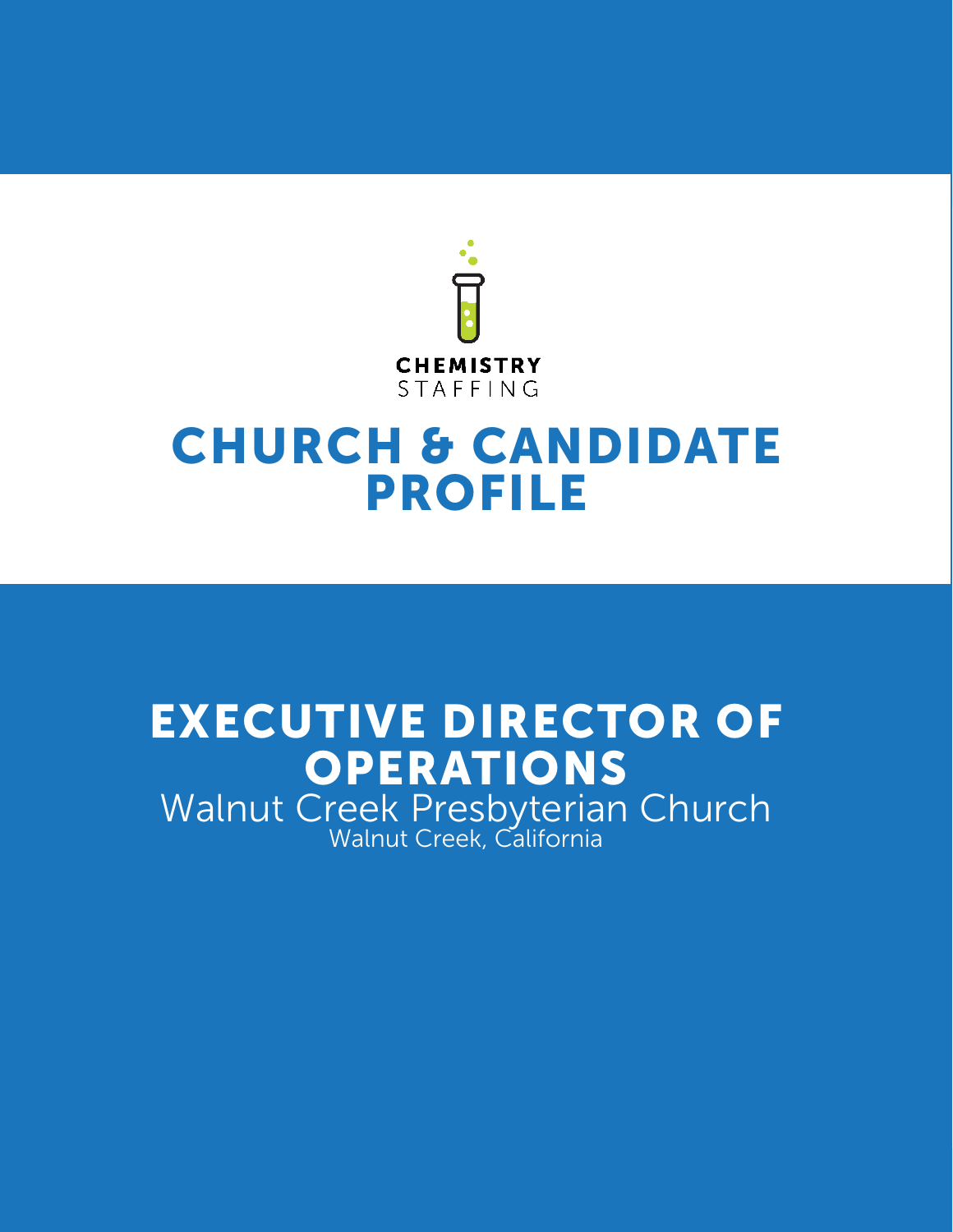Walnut Creek Presbyterian Church





Population of City

70,000

# Population of County

1.2M

# Community Overview

Walnut Creek is a city in the midst of a tremendous transition. What was once a sleepy, distant suburb of San Francisco, is now a burgeoning center of commercial, retail and urban living. Over the past ten years, Walnut Creek has witnessed tremendous growth in the number of downtown residential units (both rental apartments and condominiums) being built and quickly occupied. Due to convenient access to public transportation (BART), Walnut Creek is viewed as a cost-effective alternative to living in San Francisco, yet still with easy access to high quality shopping, restaurants and schools.

# Why People Like Living Here

This area has great schools, parks, shopping, dining, weather and easy access to other northern California attractions.

# Church History

Walnut Creek Presbyterian Church (WCPC) is an ECO Presbyterian Church, founded in 1878. (The name ECO is not an acronym. It reinforces our passion for strengthening the ecosystems of local churches. We believe that the Church is a living organism that needs life-giving resources to help it grow, thrive, and multiply. ECO is committed to cultivating a healthy, diverse, resource-rich ecosystem where pastors and congregations can flourish). Theologically, the church maintains a high view of scripture and a strong identification with the reformed tradition. For decades WCPC's ministry focus has been on world missions and ministries to children/youth.

# Mission, Vision and Values

Vision: "To glorify God while drawing as many people as possible into an ever-deepening relationship with Jesus and authentic community with one other, all through the power of the Holy Spirit."

Mission: We Connect People with Christ (WCPC)

Values/Behaviors:

Christ-Centered

We follow Jesus to become more like Jesus.

Joy-Filled

• Joy springs from being grateful to God and hopeful that the resurrection changes everything.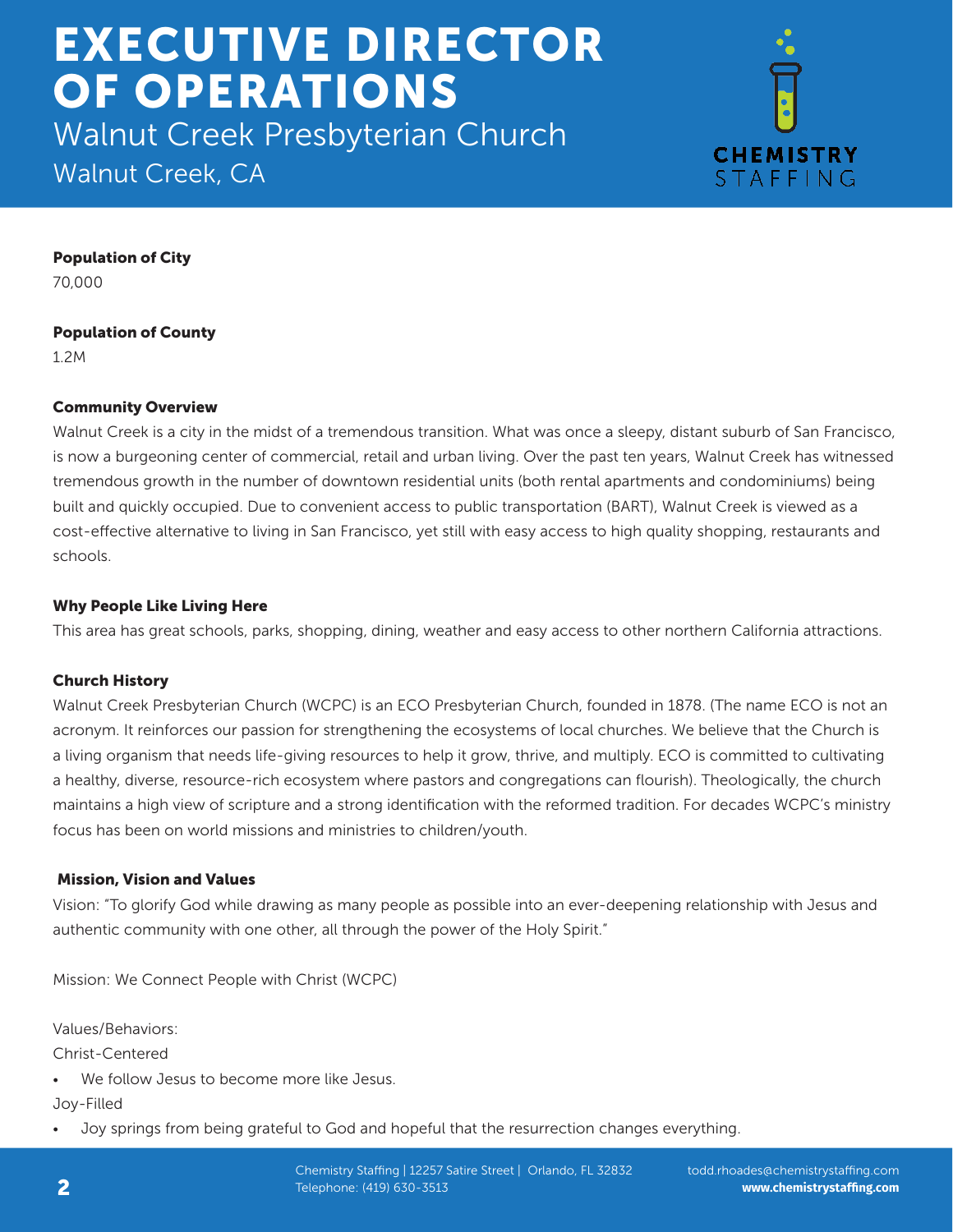Walnut Creek Presbyterian Church Walnut Creek, CA



Love-Compelled

Love is self-giving, even sacrificial, care for one another and for our neighbors.

#### What do we do?

We are a multi-generational and multi-ethnic church in downtown Walnut Creek that (1) worships in a manner that exalts God, equips believers, and engages our friends and neighbors, (2) loves and disciples adults, students, and children, (3) supports and serves our community and world through evangelism, local and global outreach, (4) operates as a healthy organization, caring well for its staff and volunteers, (5) partners with a Christ-centered preschool, and (6) stewards our campus resources, nine apartments, and Foundation toward greater Kingdom Impact in the East Bay.

### Average Weekend Attendance

200 + online viewership (100-200)

#### Overview of Weekly Worship Gathering

We have two worship services (9am and 11am) with a "middle hour" for conversation, community, formation, etc. We have an "ancient-future" philosophy that marries modern style with ancient rhythm and practice (for instance, weekly communion).

### Worship Style of your Church

Band with typical instrumentation (drums, bass, guitar, piano, a couple vocalists)--reconditioned hymns and more modern music as well.

### Tell Us About Your Facility

The WCPC campus contains a large, 30-year old sanctuary (seating for over 1,000), gymnasium with attached kitchen, multi-purpose room, numerous offices and classrooms, and is within walking distance of BART and downtown Walnut Creek. The sanctuary was rebuilt in the 1980's and the surrounding buildings are older, requiring significant maintenance. We are looking at significant upgrades that are necessary to help with the current look and comfort.

#### Overall Budget (this fiscal year)

\$2.1M

#### Overall Long-Term Debt of the Church

\$400k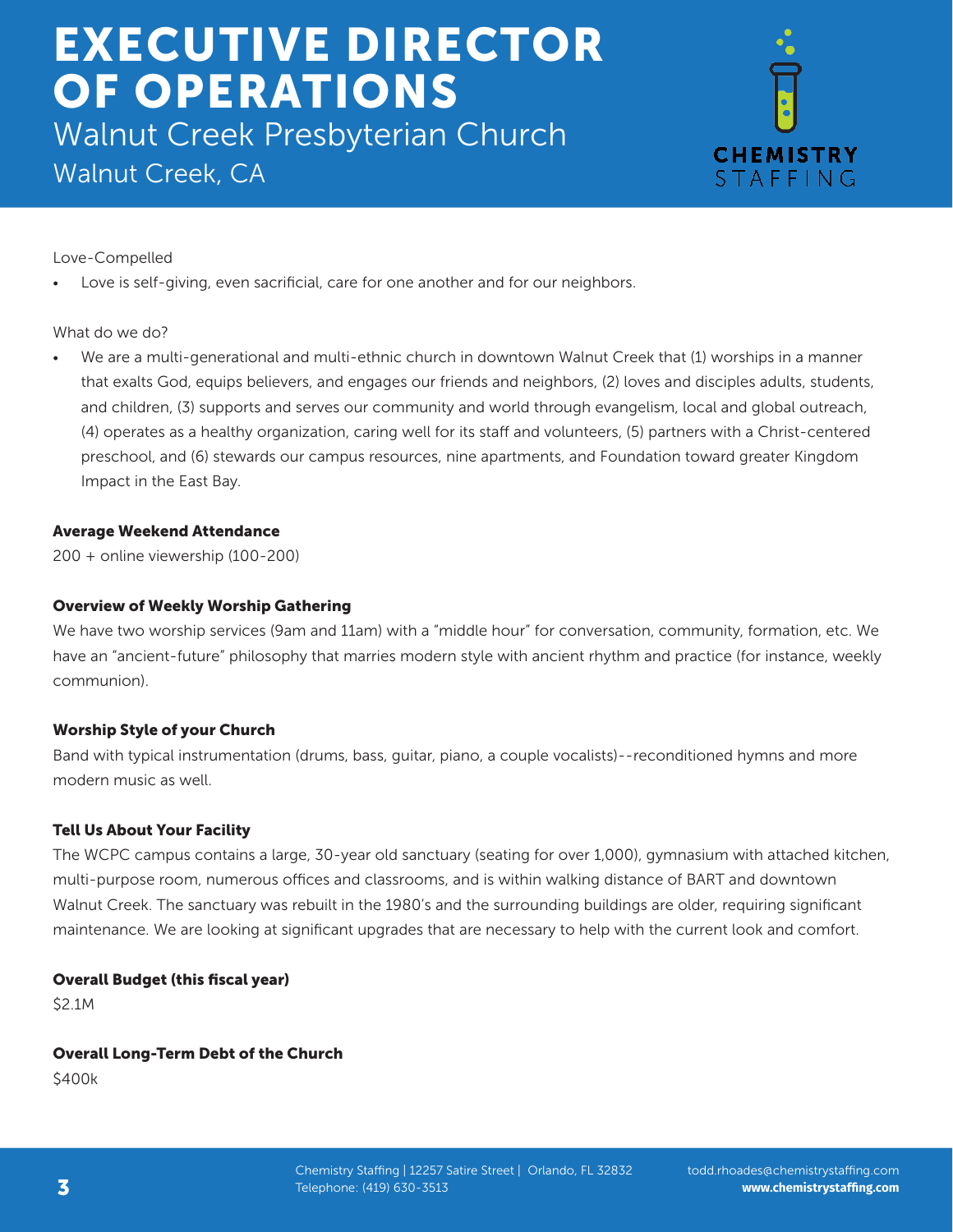Walnut Creek Presbyterian Church

Walnut Creek, CA



## Denominational Affiliation and/or other Partnerships

ECO

## Governance & Polity

Decisions are made differently at certain levels. Vision/Mission/All-Church decisions are at the level of Session (Pastor/ Elders) and Staff Leadership Team. Various teams make decisions and recommendations based on purview. These teams are Elder/Staff partnerships.

## Current Paid Staffing Level

Full Time & Part Time Staff:

- Lead pastor
- Assistant Pastor of Connections and Community Groups
- Ministry Associate
- Weekday Preschool Director
- Preschool Administrative Assistant
- Director of Student Ministries
- Assistant Director of Student Ministries
- Facilities Manager
- Director of Worship Arts
- Stream Team Lead
- Communications and Technical Specialist

Open Positions starting soon:

- Assistant Pastor
- Director of Connections
- Director of Operations
- Children's Ministry Director

### Major Ministries of the Church:

- Christian Formation
- **Student Ministry**
- Children's Ministry
- **Outreach**
- **PreSchool**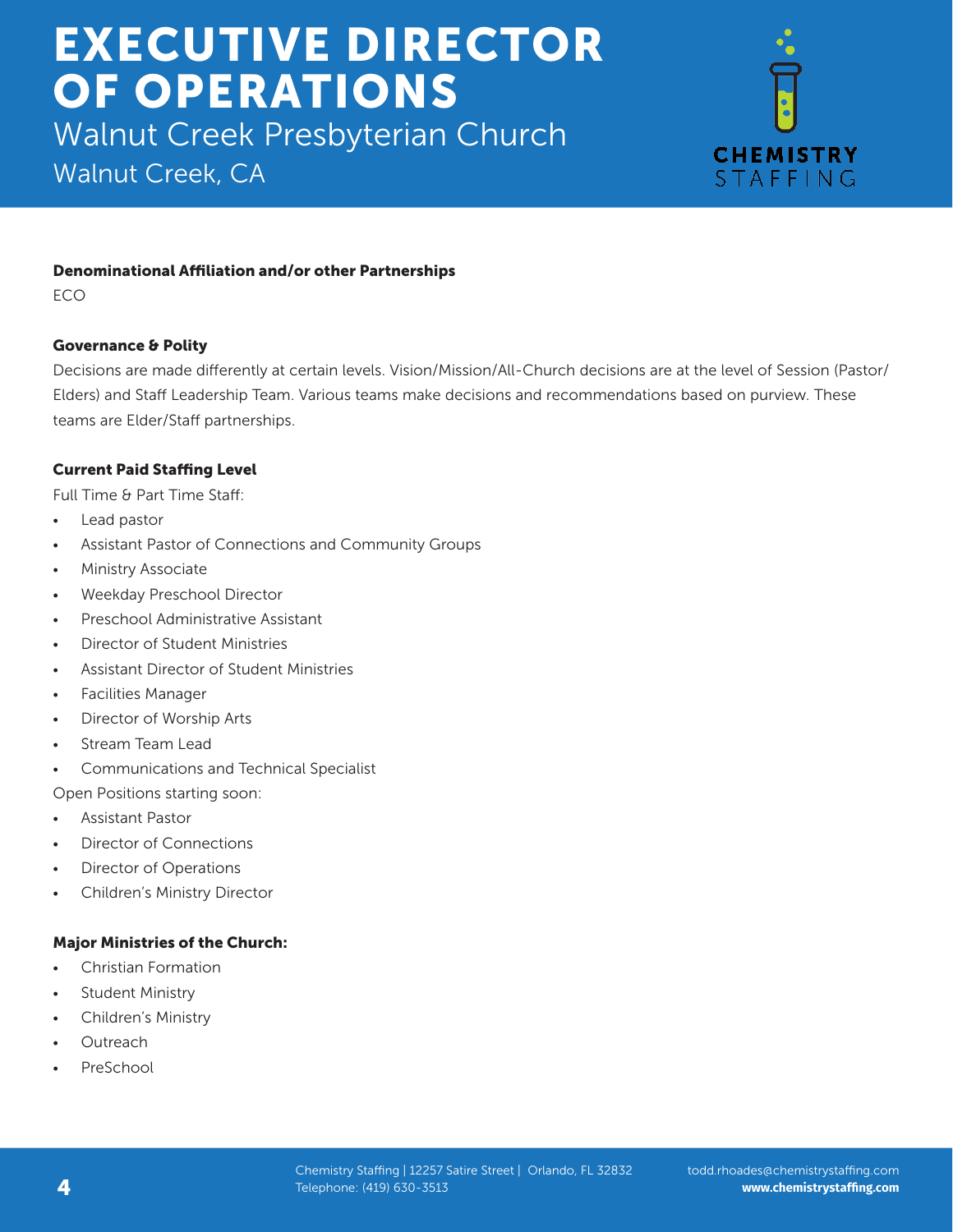Walnut Creek Presbyterian Church Walnut Creek, CA



### Outreach Programs Overview

- We are deeply committed to UP (Loving God), IN (Loving One Another), and OUT (Loving Neighbor) formation of our people.
- Our evangelistic-outreach initiatives are relational, premised upon our people as sharers and bringers.
- We are also a church that cares deeply about mercy and justice with Local and Global Mission Partners. We also partner with local ministries and others (such as local elementary schools).

## In the most generic sense, how would you describe your church theologically?

We adhere to the Historic Christian Faith. In this respect we are orthodox, catholic, and reformed.

### Published Theological Statement

### JESUS CENTERED

Jesus reveals to us who God is and what God is like. Jesus models to us a new way of being in the world, but Christ is not only the model, he is also the means. After we turned away from God, Christ wooed us back with his sacrificial love poured out on the cross and with the power of his Resurrection.

### GRACE SATURATED

Grace is the oxygen of healthy Christian formation. God's work in us, a work only God can bring to completion, is a work of sheer grace. God forgives us of our sin, our turning away from God and toward self-sufficiency, and receives us through grace. Our church is a welcoming community because we are saturated in this amazing grace.

### SCRIPTURALLY GROUNDED

While Creation gives us a general understanding of God, Scripture is the unique revelation of who God is and how God works. Through Scripture, we hear God speak about who Jesus is and what he came to do. Through Scripture, we hear about sin and salvation. Through Scripture, we hear about the Kingdom of God. We engage honestly and faithfully with Scripture, seeing it as God's authority, sitting under it in humility, and trusting in the work of the Holy Spirit to illumine our understanding.

### CHURCH DEPENDANT

The church is the ordinary means used by God for the Gospel ("Good News") work in our world. We respect the tradition of the ancient church and affirm the historic Christian faith passed down by our fathers and mothers over two thousand years and lived out amongst our brothers and sisters all over the world today. We also recognize that the Holy Spirit is breathing reformation in the church at all times and in all places.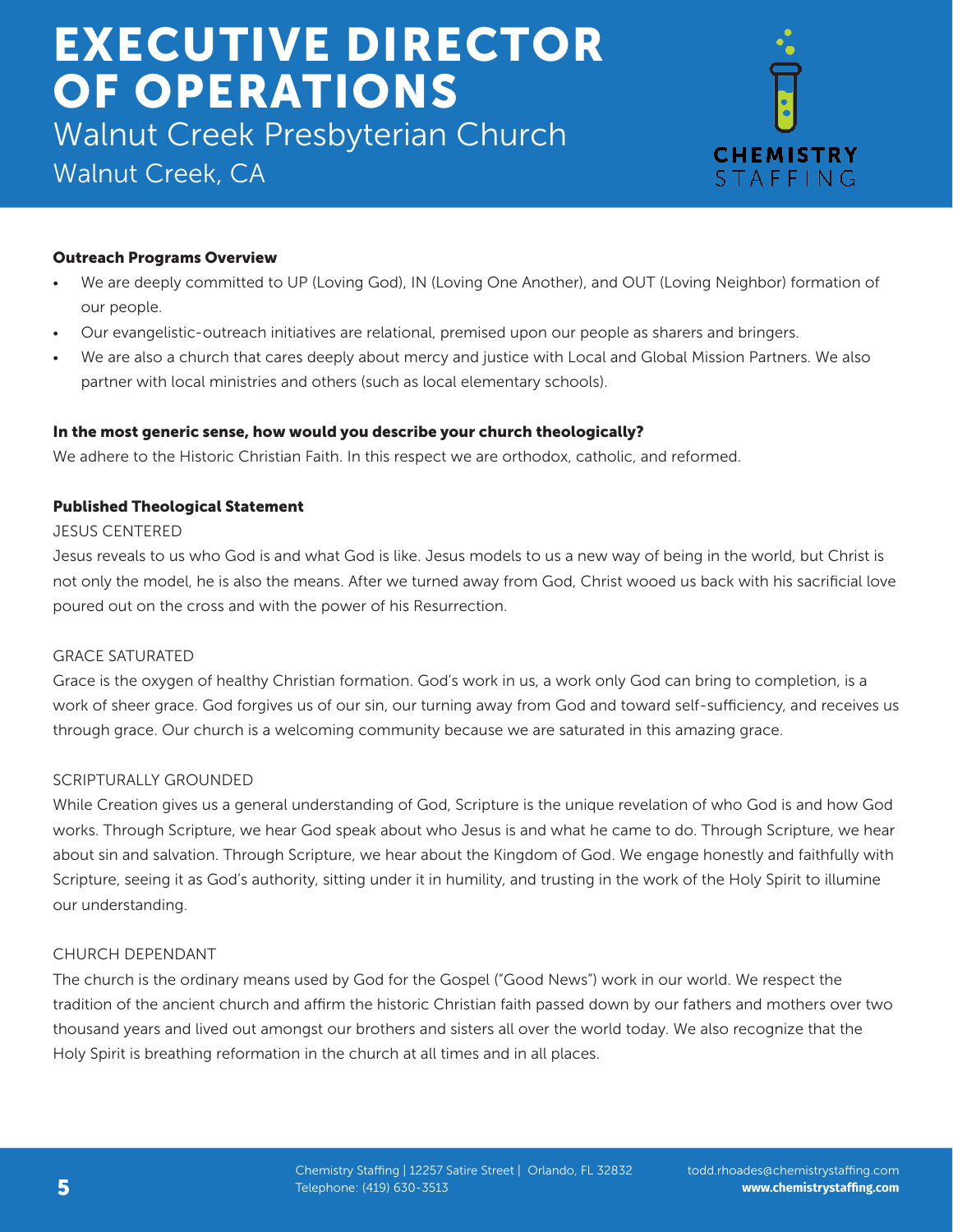Walnut Creek Presbyterian Church Walnut Creek, CA



### INTELLECTUALLY HONEST

Doubts, questions, and new ideas are encouraged here. Because we believe that all truth is God's truth, we don't shy away from rigorous inquiry. We understand there to be no conflict between faith and science, and we seek to love God, not only with our hearts and hands, but with our minds as well.

#### COMMUNALLY DESIGNED

Because we were created by a Triune God who has forever existed in community (Father, Son, Spirit), we recognize we are designed to live in community with one another. Having been invited into God's inter-trinitarian dance of love, our lives are richer and more beautiful when lived out in relationship with one another.

#### KINGDOM ORIENTED

Jesus orients his work, purpose, and his very person in what he calls "The Kingdom of God". We don't privatize or shrink the scope of the good news Jesus comes to proclaim. We don't stop short of Christ's mission to "renew all things." The entire cosmos is the theater for this restorative work. It's a big idea and we are all invited to join Jesus' in the reconstruction project.

#### What theological hills will you die on?

- Scripture as God's Word and speaks with authority
- Belief in Triune God
- Historical veracity of Jesus' life, death, and resurrection
- Power of the Holy Spirit

#### Hot-Button Social/Cultural Issues for Your Church

In 2020 we invested in understanding racism and its ongoing presence and impact, and that is a continuing concern. Someone who is dismissive or unsympathetic toward those concerns, or more broadly is not attuned to loving the poor, the outcast, the prisoner, etc. would not be a good fit. WCPC's theology is orthodox and we look at all social issues in light of Jesus' teaching and emphasis (love your neighbor).

#### Biggest Church 'wins' in last 18 months?

- Implementing livestream options for Sunday services
- Storytelling moments for our congregation
- Key hires (getting the right people on the bus)
- Deepening stewardship and generosity
- Creating a culture of mutual love and trust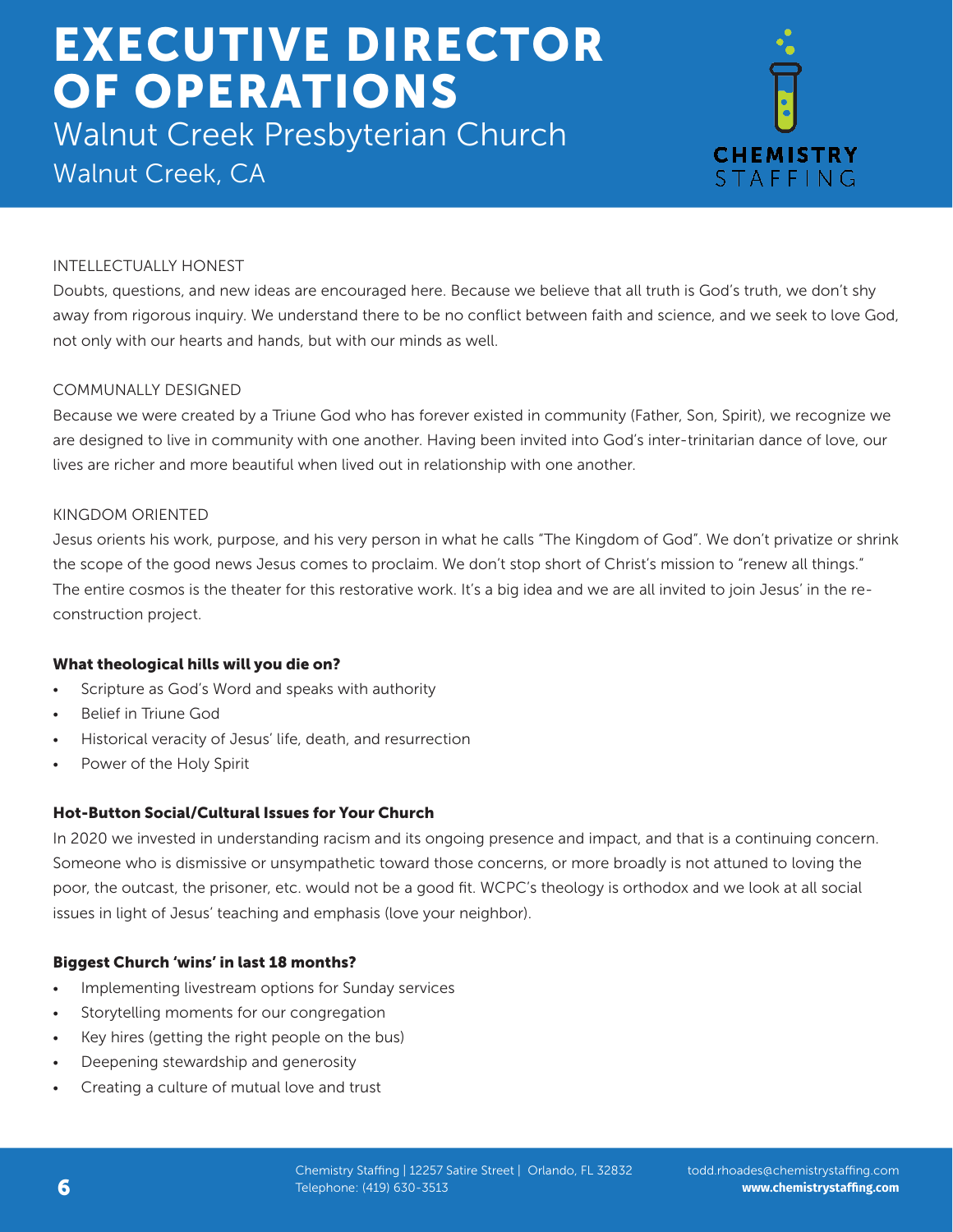Walnut Creek Presbyterian Church

# Walnut Creek, CA



## Biggest Opportunity for Your Church in the Next 12 Months

- As a staff team, continue working together so that we can begin building toward future ministry.
- Begin to realize ourselves as a church that exists for its friends, neighbors, and co-workers

### Church's Biggest Challenge for the Future

Growing quickly while wanting to grow "rightly" (conversion growth)--and with the backdrop of a post-Christian, secularizing context

## Title of Position You Are Hiring

Executive Director of Operations

### Full Time Position?

Yes

## Reporting Relationship

Reports to Lead Pastor and with a dotted line to our Session (Elder Board)

### Overall Description of this Position:

Similar to a Chief Operations Officer in the corporate environment, the Executive Director of Operations (EDofO) has responsibility for the management of the administrative, human resource, financial, communications, and facilities services of the church in support of the vision of the Lead Pastor and the Session. The EDofO works under the direction of the Lead Pastor to provide, with him or her, leadership for the WCPC staff. The EDofO serves as a key point of connection and continuity between ministries, staff members, congregants, and departments and committees. The specific duties of the role are shaped to complement the Lead Pastor and serve the needs of the church to accomplish the mission and vision of WCPC. The Lead Pastor and the EDofO must have a strong, trust-based relationship that results in a seamless working partnership.

### Goals and Expectations:

Thoughts from team members regarding goals and expectations:

• In our leadership structure, the lead pastor swivels to coach, lead, and manage pastoral staff. The Executive Director of Operations will swivel to coach, lead, and manage professional staff. This person will also be able to build healthy and sustainable infrastructure/scaffolding for the vision and forward movement of the church. He/ She will help create and perpetuate healthy staff culture involving deep trust, creative conflict, commitment, accountability, and attention to results and be deft at operations, finances, and HR.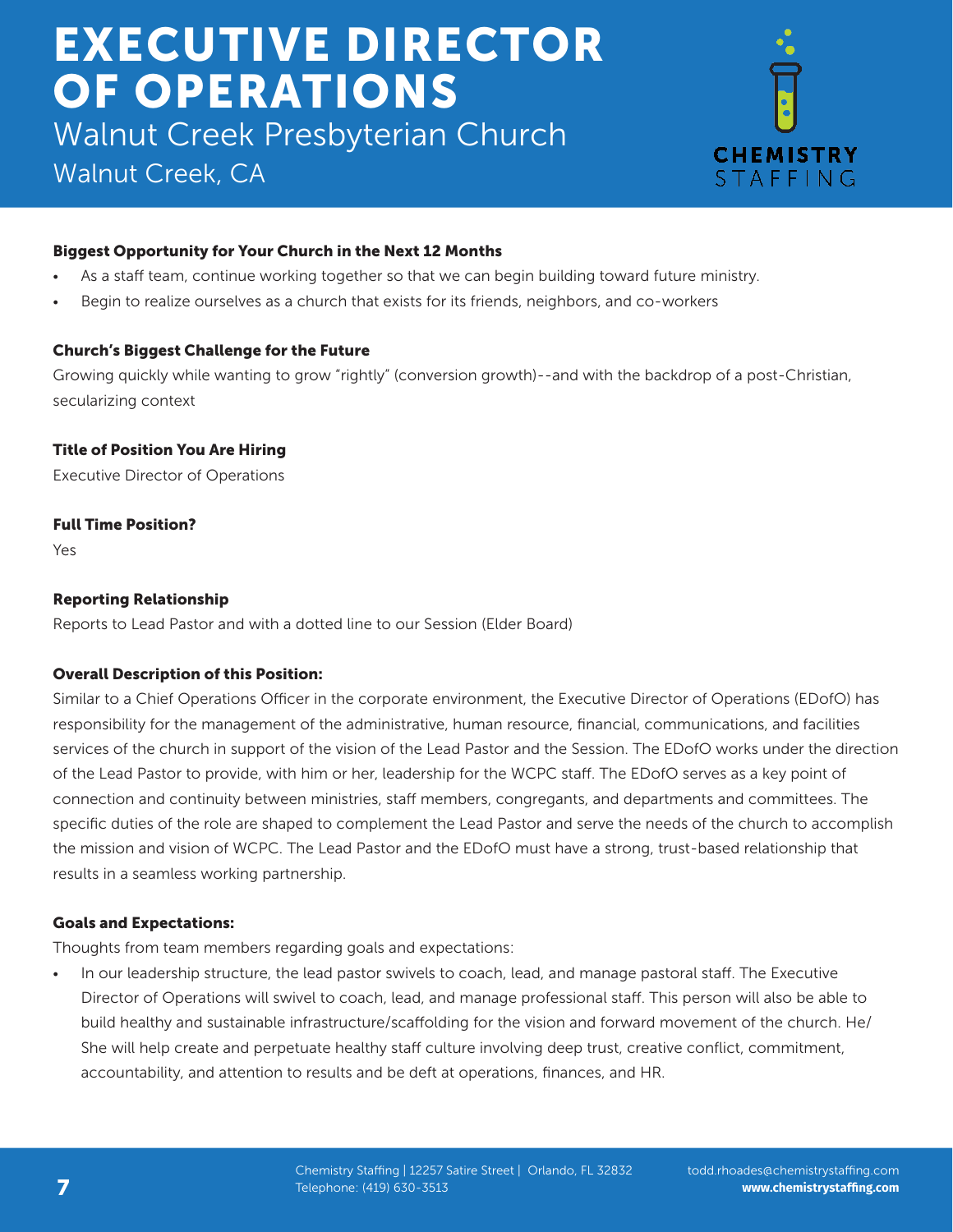Walnut Creek Presbyterian Church Walnut Creek, CA



- Success will not be determined by his/her accounting acumen. The Michael Jordan of Accounting won't move the needle at WCPC. Similarly, someone with HR expertise won't move the needle since most people define HR as administration and compliance. Rather, the ideal candidate will have demonstrated success as a COO: someone who speaks accounting and knows good HR processes, but their real value-add is optimizing the overall operations of WCPC. This means effective hiring, supervision, and leadership for accounting, HR, IT, and facilities, so that the staff are healthy, engaged, and performing at a high level.
- In other words, (success is) building a strong culture. It also means bringing leadership, organization, strategy, and project management to the staff team, so that we have that practical, operational excellence infused in each ministry area and especially in cross-functional and church-wide events.

#### Do you have a job description for this role?

Executive Director of Operations Overview

Similar to a Chief Operations Officer in the corporate environment, the Executive Director of Operations (EDofO) has responsibility for the management of the administrative, human resource, financial, communications, and facilities services of the church in support of the vision of the Lead Pastor and the Session. The EDofO works under the direction of the Lead Pastor to provide, with him or her, leadership for the WCPC staff. The EDofO serves as a key point of connection and continuity between ministries, staff members, congregants, and departments and committees. The specific duties of the role are shaped to complement the Lead Pastor and serve the needs of the church to accomplish the mission and vision of WCPC. The Lead Pastor and the EDofO must have a strong, trust-based relationship that results in a seamless working partnership.

Key Responsibilities:

Financial Oversight/Accounting - 25%

- Holds the overall responsibility for the integrity of the accounting structure of the church provides senior-level oversight to the on-going operational structure
- Manager of the church's annual budget process
- Prepare reports, provide analysis and accountability with ministry departments as needed each month
- Resource the Session with financial reports as requested
- Monitor giving and operations cash flow to ensure the on-going financial health of the church
- Directly oversee annual financial review by outside auditors
- Approves all contractor agreements in accordance with session and trustee policies
- Oversee the generosity initiatives with the Senior Pastor to create a culture of growing generously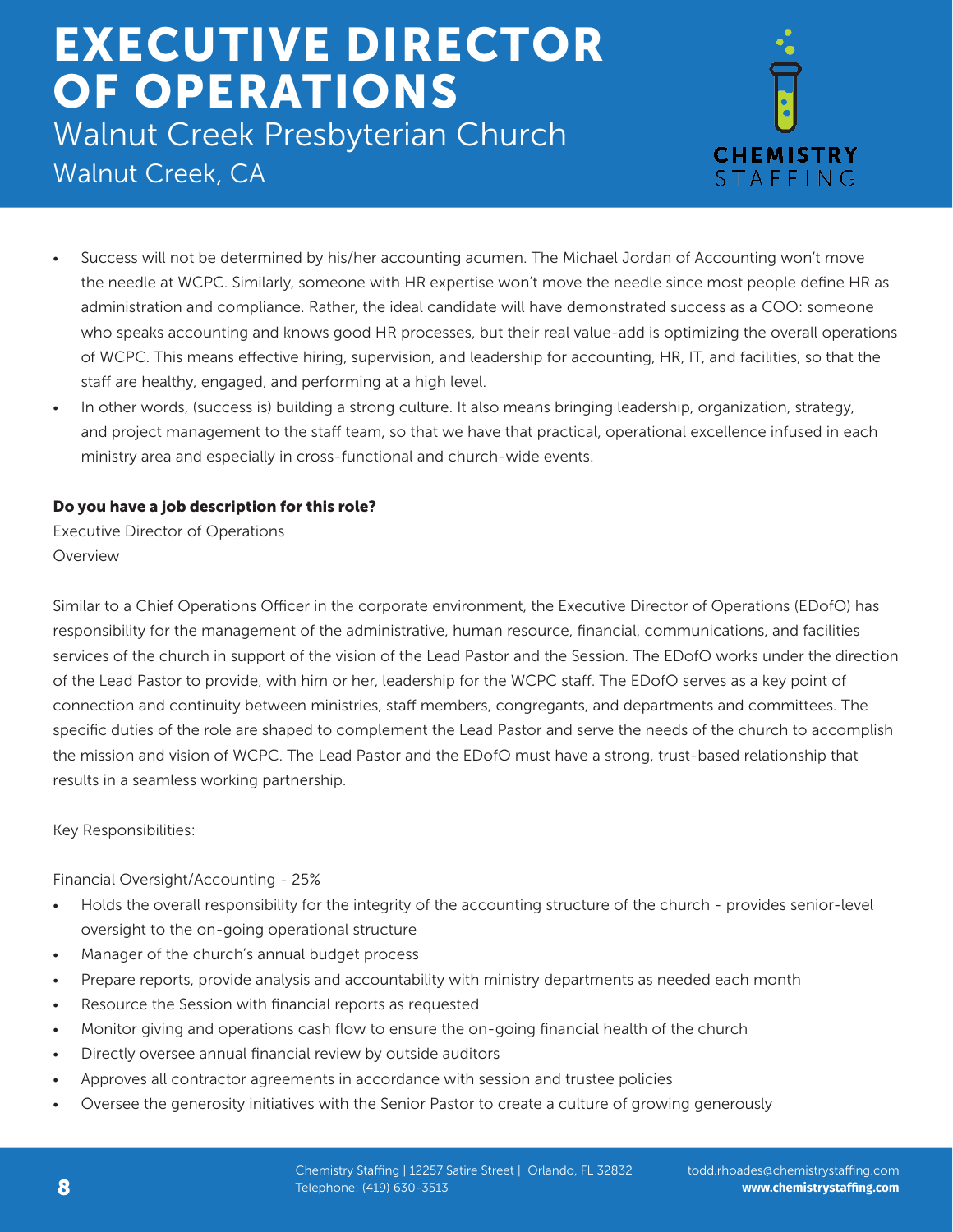Walnut Creek Presbyterian Church Walnut Creek, CA



Human Resource Management - 25%

- Provides day-to-day resourcing to staff on various issues
- Accountable for personnel-related processes and policies, including consistency and fairness in compensation recommendations, benefits, policies and procedures among other duties
- Facilitate good collaboration and communication between staff members and teams
- Create and maintain systems to help staff function effectively
- Coach and support staff members as needed
- Make recommendations to the personnel team for changes in staffing structure, compensation, or benefits
- Oversee and participate in the staff hiring and termination process
- Assist in resolving conflict or issues in the workplace
- Ensure compliance with internal policies as well as state and federal employment regulations
- Oversee the evaluation of staff through the leadership team, ensuring they are accountable to their ministry goals, pursuing spiritual, emotional, and relational health, and continued leadership development
- Maintain a staff recognition program

#### Operations - 25%

- Oversight of the daily administrative and operational activities of WCPC including communications
- Accountable for management of church communications including electronic media and various marketing and informational pieces
- Ensure established standards of practice are maintained in all areas
- Oversees the security programs of the church. Facilitates the development of a campus Safety and Security plan.
- Manages the church and WCPC Foundation insurance policies, ensuring appropriate coverages, renewal schedules, and filing of claims
- Compliance Officer and Risk Manager for the church
- Participate in church's strategic planning efforts
- Reviews contracts subject to renewal
- Ensures proper record retention and document security
- Implement systems and processes for our staff to work efficiently and effectively

#### Steward the Church's Facilities - 20%

- Responsible for the care, oversight, and management of the church facilities, including the main campus and rental properties
- Reviews the development of campus utilization and implementation of long-term facility maintenance and capital upgrade plan
- Manages and oversees facility capital purchases related to regular maintenance of the facilities and equipment.
- Administers service agreements and facility-related contracts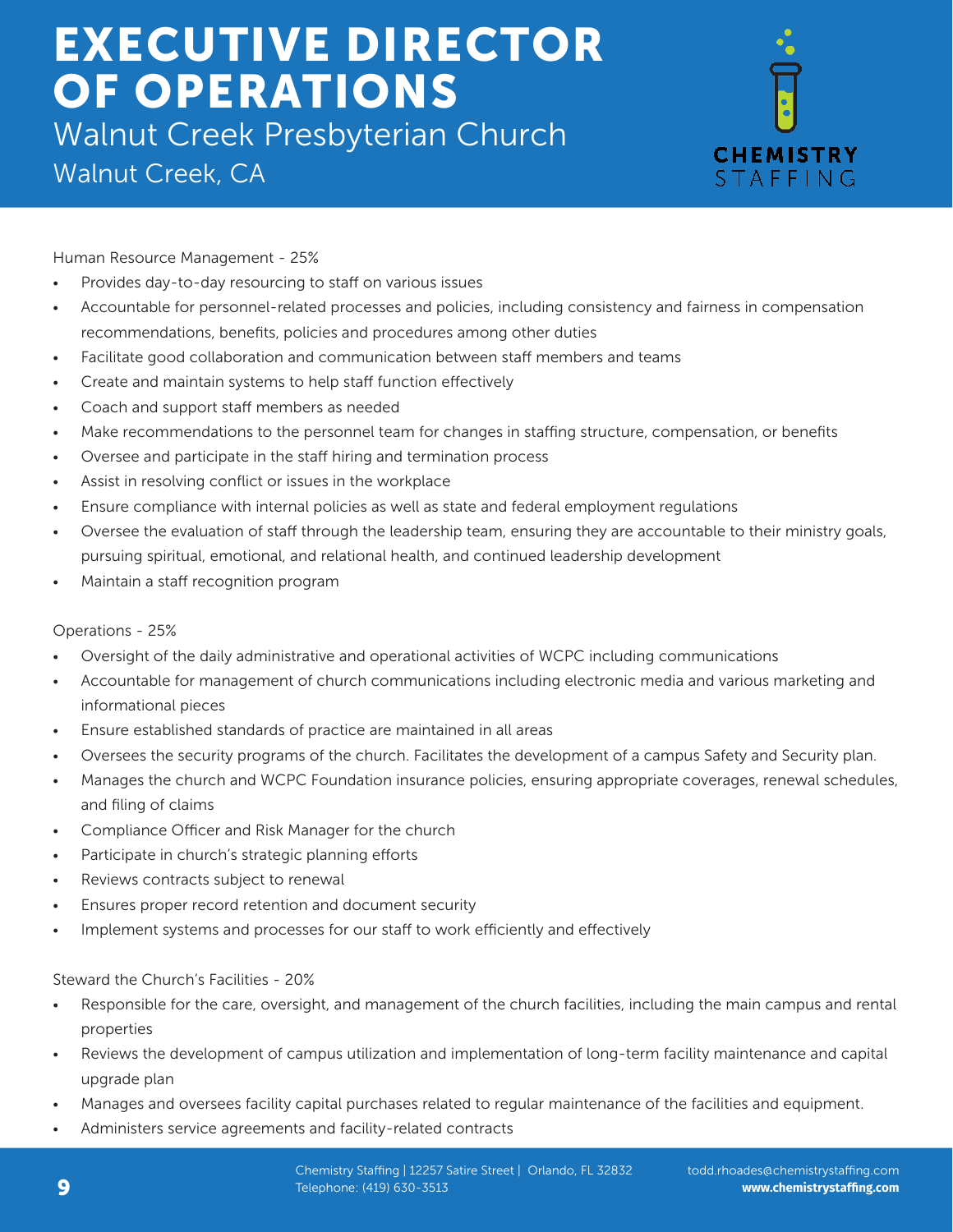Walnut Creek Presbyterian Church Walnut Creek, CA



Volunteer Management - 5%

• Recruit, train, and support the accounting, administrative, and facilities volunteer teams recognizing a volunteer leader/champion of each team

Other duties as requested

Expectation of adherence to the WCPC staff values

- Character- Exercises the fruit of the spirit
- Competency Possesses skill and passion for the work
- Capacity Has the integrity to work hard without under/overworking
- Chemistry Gets along with and genuinely loves being around the staff team
- Culture Recognizes that creating and cultivating healthy staff culture is crucial

#### Desired Background and Skill Set

- Growing and deepening faith in Jesus Christ
- Maintain a life of integrity that reflects a genuine faith in Christ
- Team player
- Strong record of effectiveness as a manager and decision-maker
- Sound management of the "business" of the church is essential to free up the ministries of the church to function at their best
- Team builder who can bring out latent skills and talents in others
- Ability to develop, implement and monitor ministry strategic planning systems and the related budgeting process
- Strong knowledge of church bookkeeping needs and processes
- Good analytical skills
- Forward-thinking and creative to keep systems and processes current and effective
- Strong written and oral communication skills
- Familiar with insurance needs, banking, taxes, and governmental and legal requirements related to non-profits
- A breadth of knowledge of purchasing and contracting
- Proficient in Microsoft Office (Word, Excel, PowerPoint, Outlook).
- College degree or equivalent work experience and at least 5 years of management experience; a Master's Degree in business or equivalent with business and/or entrepreneurial experience is desirable.
- Must be bondable

Works with: All Directors, Session, Volunteers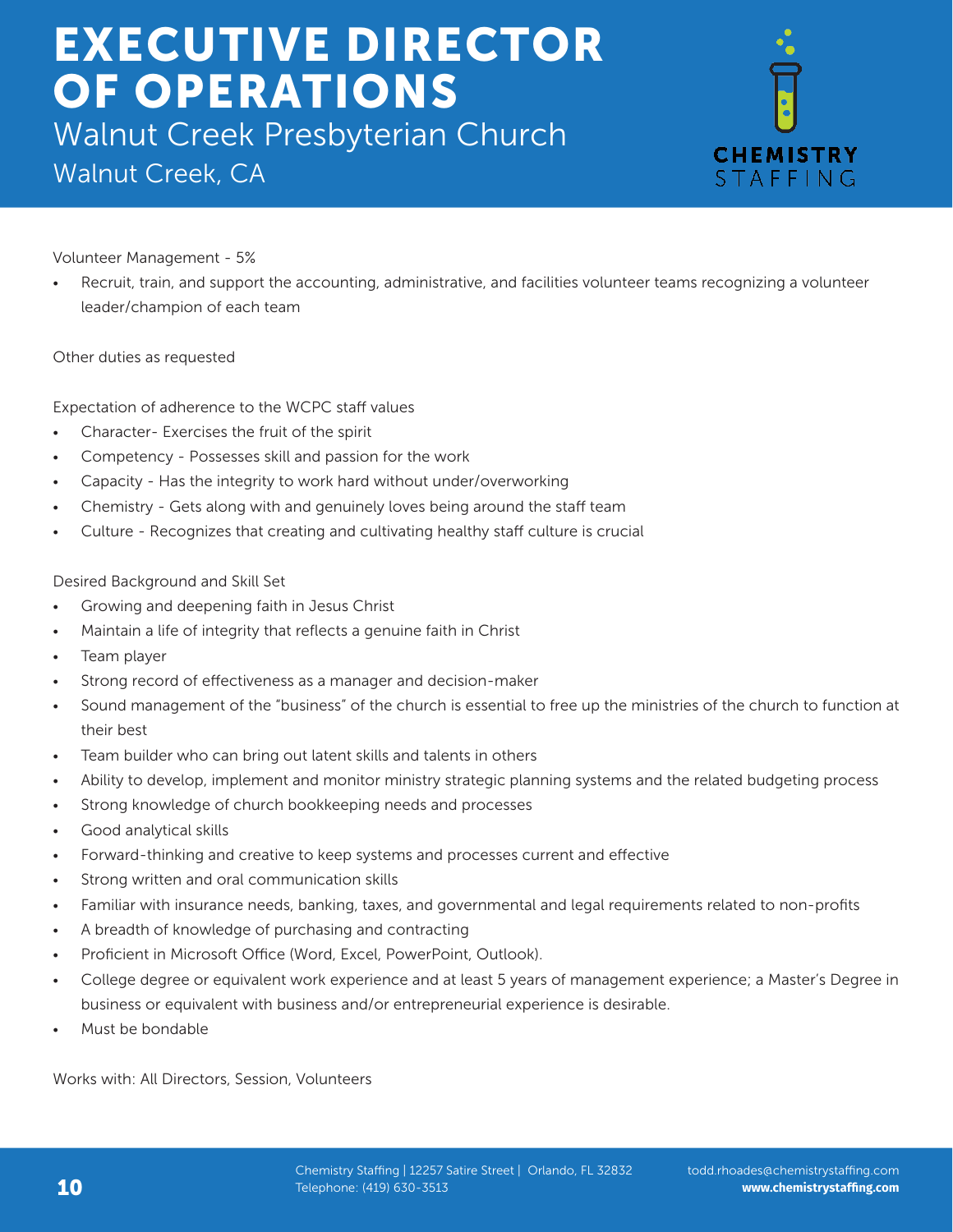Walnut Creek Presbyterian Church

# Walnut Creek, CA



Attends: Weekly Staff and Directors Meetings, Monthly Session Meetings, Stewardship and Personnel Team Meetings, Foundation meetings

Supervises: Supervises Administrative, HR, Payroll, Communication, and Facilities Management staff; provides guidance and oversight to Lay Ministry Leaders of Finance, Building & Grounds, Human Resources, and Communications

COVID-19 reality, sheltering in place notes:

• Oversee Covid-19 policies and procedures

#### Educational Preferences

Bachelor's degree or equivalent work experience; while we don't feel that formal theological training is critical to do the job well, a background in reformed Christian principles would help with alignment with our church's views.

#### Experience

We are open to considering all degrees of experience. It is important that this person is comfortable both coming along-side young families and able to lead volunteers

### Denominational Affiliation

It is important for the person to be aligned with the Essential Tenets of ECO.

### How important is geographical location to you?

Our preference would be to find someone from within the California area, but open to others who could relocate with ease.

### What skills are you looking for specifically?

- Someone who speaks accounting and knows good HR processes
- Someone who is effective at hiring, supervision, and leadership for accounting, HR, IT, and facilities
- Project management abilities so that we have that practical, operational excellence infused in each ministry area and especially in cross-functional and church-wide events

### What technical abilities (if any) are required?

Definitely a general awareness about the ways to "automate" things in the world of operations. He/She needs to understand or be a quick study in the various applications that exist at WCPC in order to create smooth operational processes. Some application examples: QuickBooks, Planning Center, ApprovalMax, APS Hire.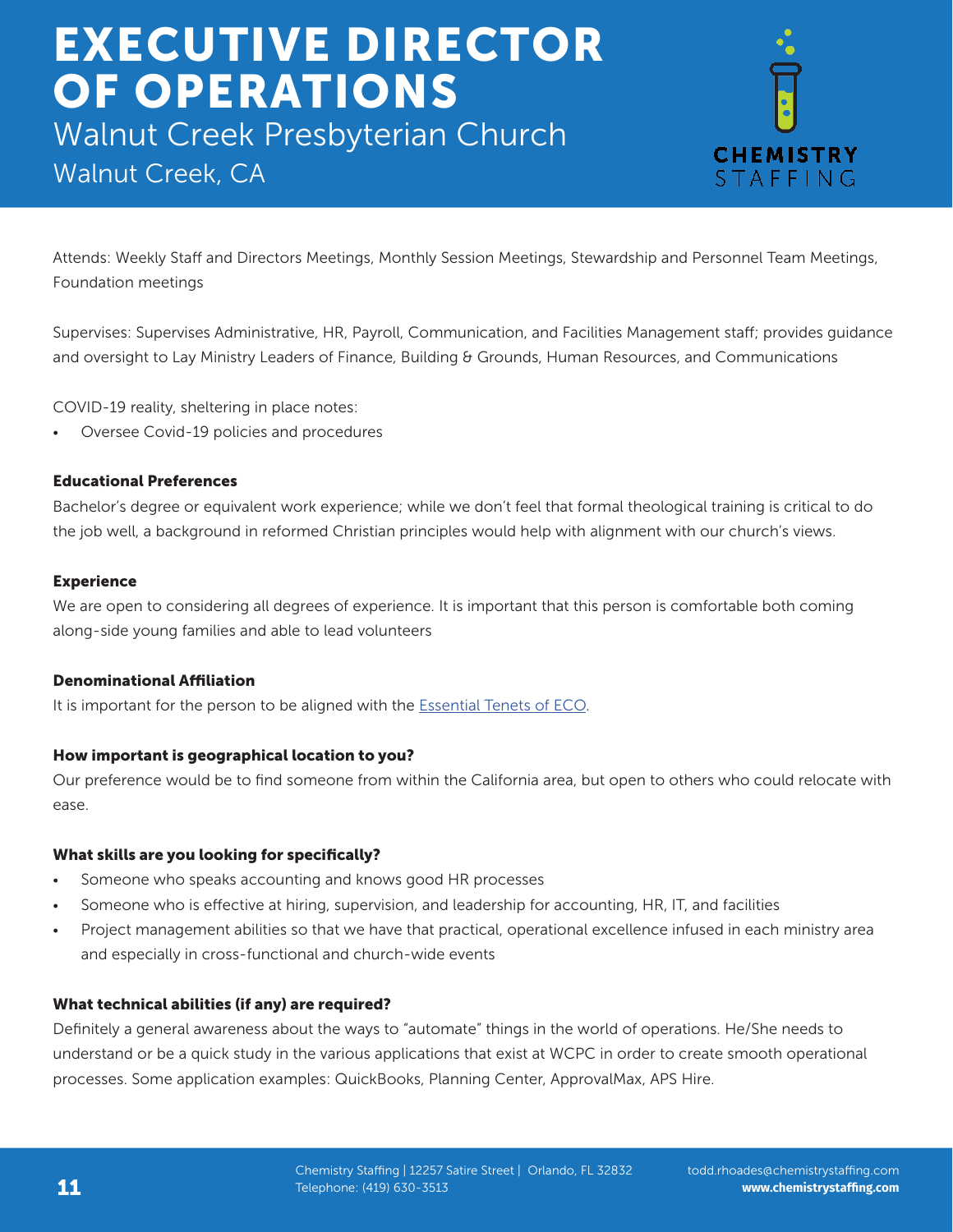Walnut Creek Presbyterian Church

# Walnut Creek, CA



### Equipper or Doer?

Equipper- excellent at coaching, delegating, orchestrating, managing, delegating, partnering, and encouraging

#### Attractional vs. Missional

YES! The church must be BOTH in a post-Christian, secularizing context

#### Budget Area Supervision

The General Funds budget is \$2.1M but the expenditures are probably more like \$2.5M and there is heavy facilities use (income) and repairs and maintenance (expense).

#### Personal Characteristics Desired

- **Trustworthy**
- High EQ
- Cares about people and details
- High integrity
- Inspires trust
- Take the job seriously but not yourself
- A sense of humor
- People person

#### What would immediately disqualify someone?

- An inability to be flexible
- Not willing to hold others accountable
- Someone who couldn't embrace/advocate for diversity and see the beauty in it

#### **Urgency**

10

#### Other "Must Have" Skills

- Servant leader
- Attention to the details as they relate to achieving goals
- See the whole and the parts clearly

### Other "Nice to Have" Skills

- A good aesthetic sense.
- Giftedness for nurturing, developing other staff members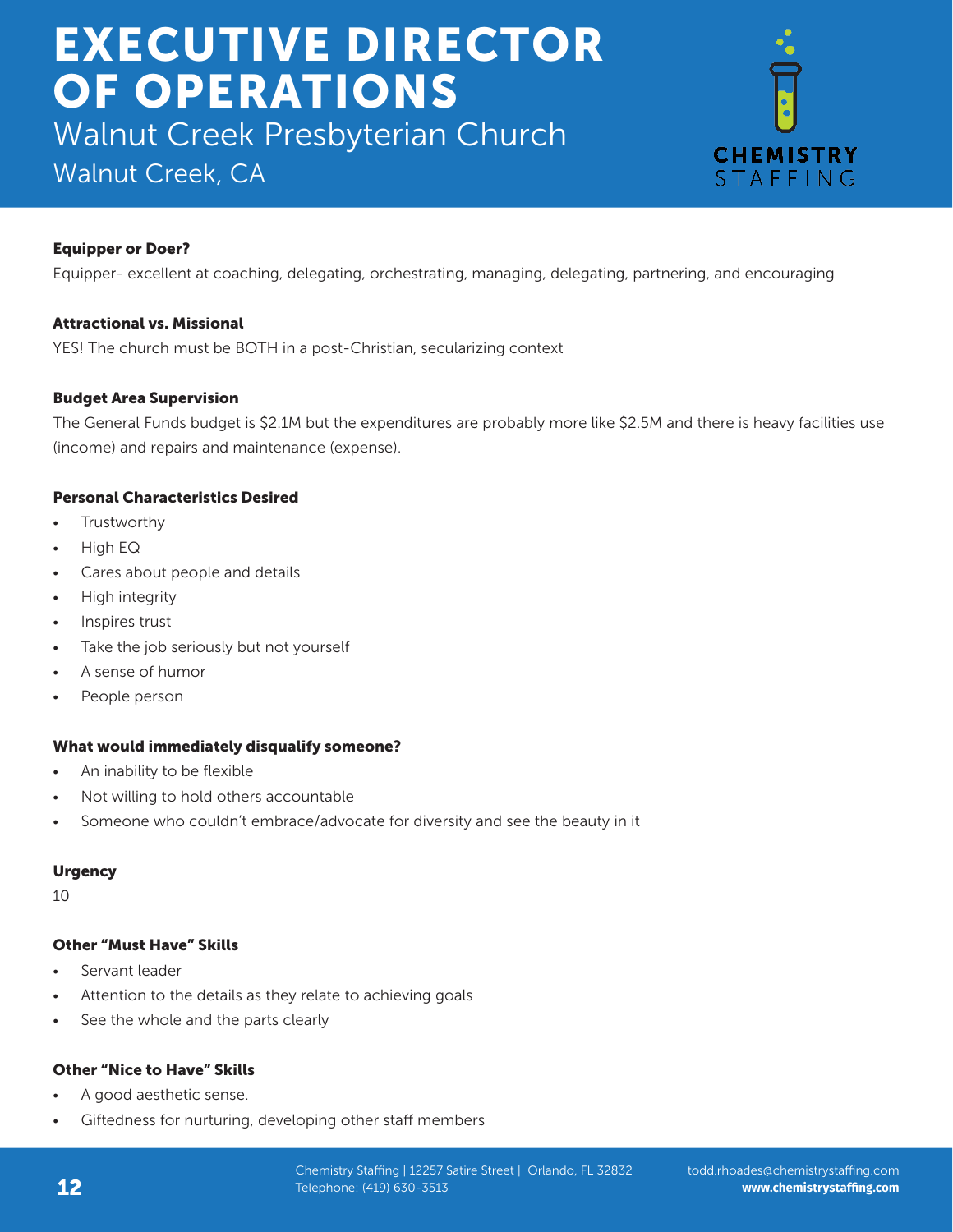Walnut Creek Presbyterian Church Walnut Creek, CA



#### Finally...

We would like to see a person who comes under the leadership of the Lead Pastor and is excited to work together to accomplish shared goals. A person who sees their partnership as paramount to doing the job well and who is able to push back but always in a spirit of collaboration. There is the "business" of the church but it is not separate from the "mission" of the church. They are inextricably linked and there should be an integration/partnership between the two leaders that promotes health across the board - staff, volunteers, leadership.